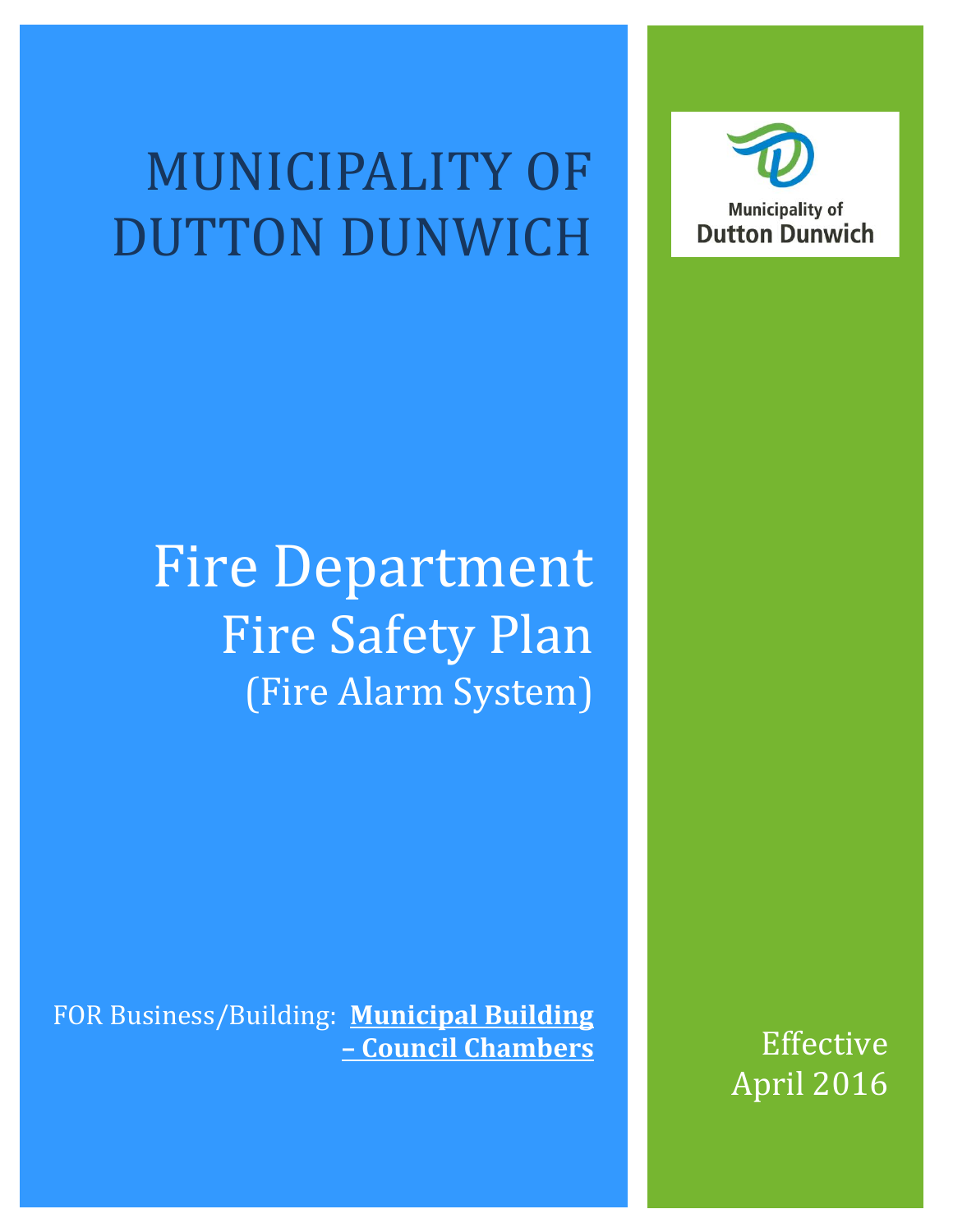Building Occupants.........................................................**Part 3** – Emergency Procedures **AND**

 **Part 4** – Control of Fire Hazards

**Part 8** - Building Schematic Diagrams – Legend, Floor Plan Drawing, Site Plan Drawing

**Part 9** – Review and Sign off Sheet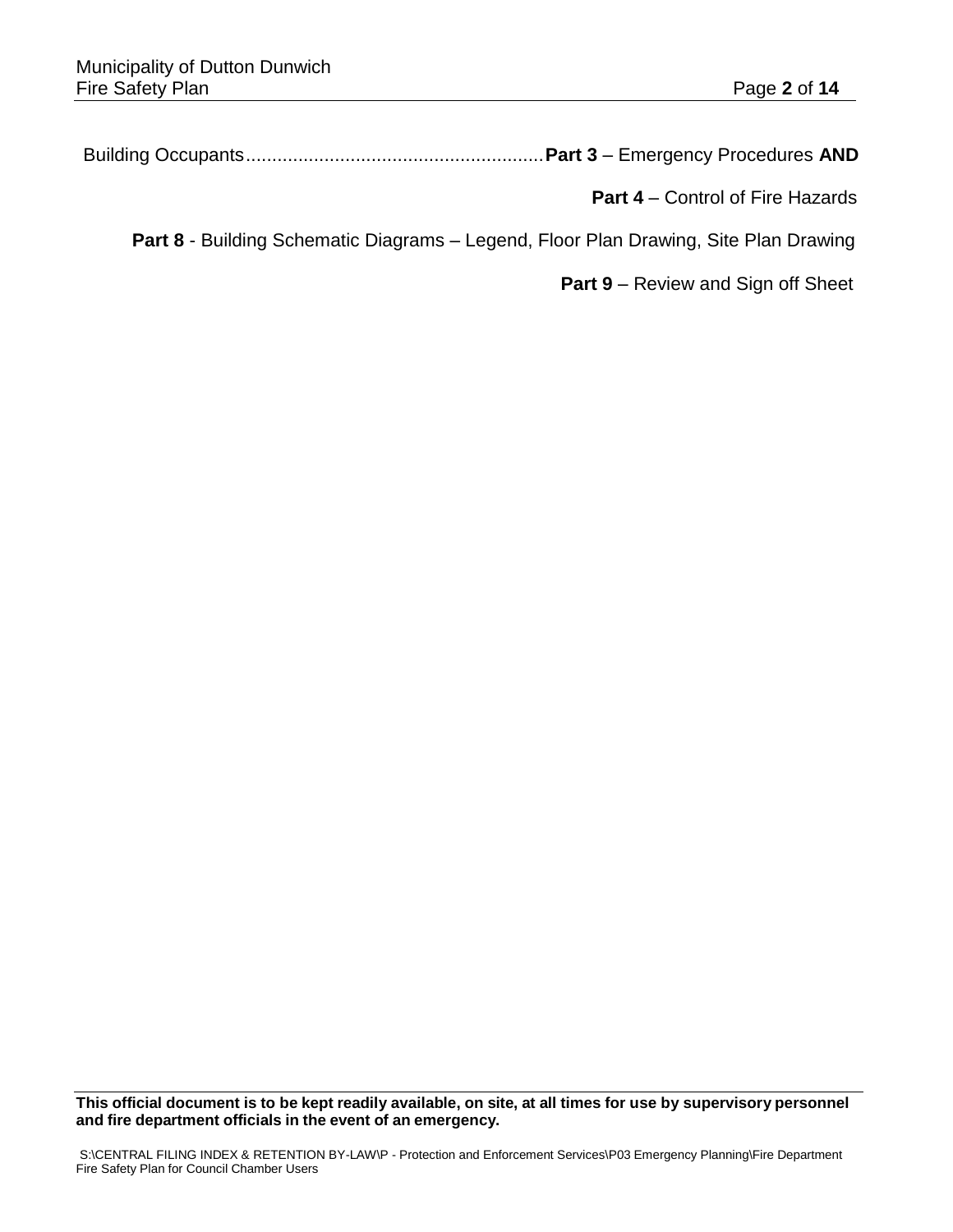### **Emergency Procedures Signage**

**Emergency Procedures for Occupants and Posting on Floor Areas** Emergency Procedures Signage shall be securely affixed to the wall on each floor area of the building.

# **IN CASE OF FIRE**

### **UPON DISCOVERY OF FIRE**

**Leave fire area immediately Close doors behind you as you escape Sound the fire alarm – pull the manual pull stations Alert occupants of the building – yell "FIRE" Leave the building by the nearest exit**

**Call Dutton Dunwich Fire Department DIAL 9-1-1**

# **DO NOT USE ELEVATORS**

#### **UPON HEARING FIRE ALARM**

Leave building immediately via nearest exit Close doors behind you as you escape Take door keys

### **CAUTION**

**If smoke is heavy in the corridor, it may be safer to stay in your area. Close door and place wet towel at base of door. If you encounter smoke in stairway, use alternate exit or seek refuge in nearest suite.**

# **REMAIN CALM**

This official document is to be kept readily available, on site, at all times for use by supervisory personnel **and fire department officials in the event of an emergency.**

S:\CENTRAL FILING INDEX & RETENTION BY-LAW\P - Protection and Enforcement Services\P03 Emergency Planning\Fire Department Fire Safety Plan for Council Chamber Users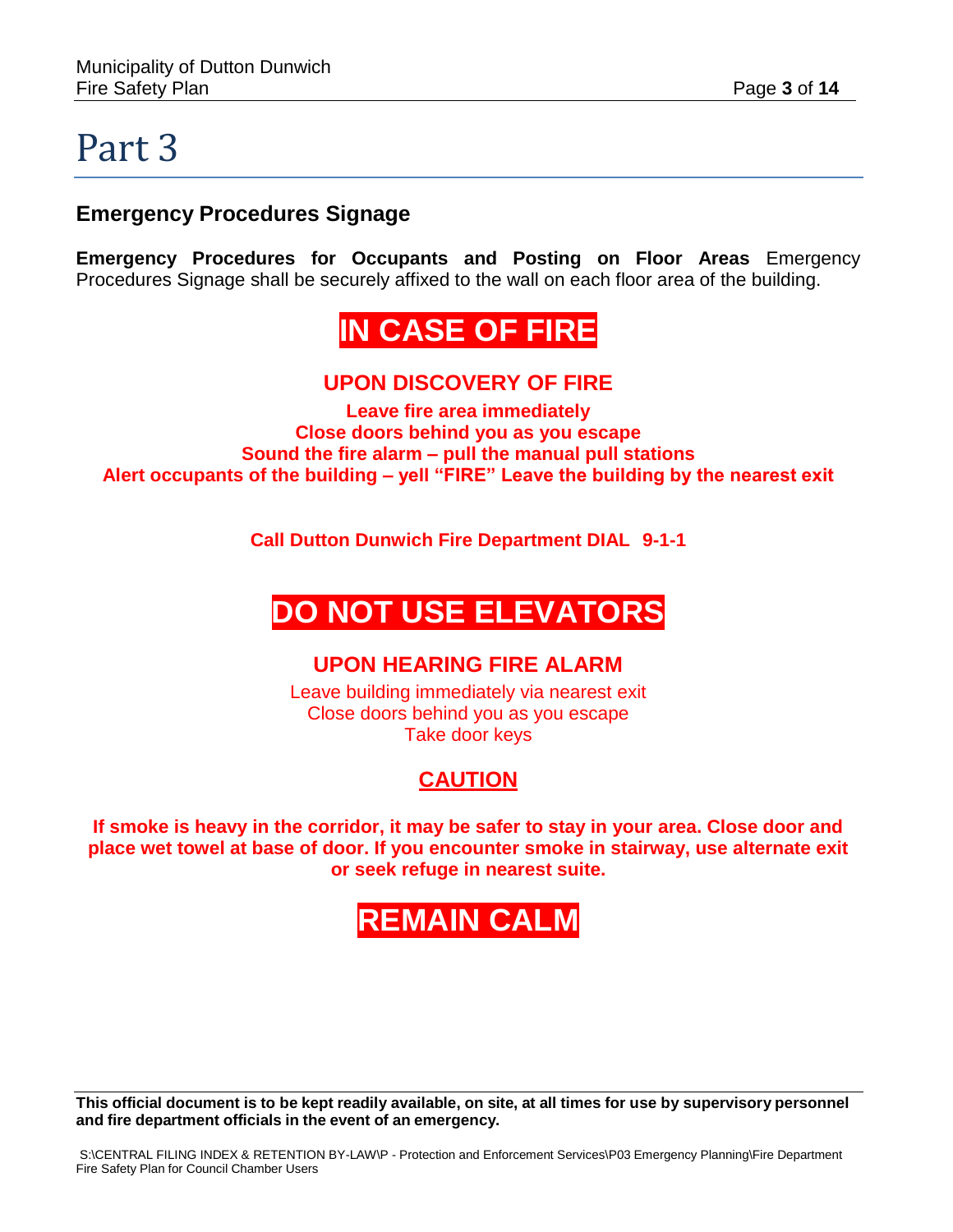### **Emergency Procedures for Supervisory Staff**

Emergency Procedures to be followed by Supervisory Staff in the event of a fire emergency:

## **UPON DISCOVERY OF FIRE**

**Leave fire area immediately Close doors behind you as you escape Sound the fire alarm – pull the manual pull stations Alert occupants of the building – yell "FIRE" Leave the building by the nearest exit Call 9-1-1 from a safe location Await arrival of the Dutton Dunwich Fire Department at the main entrance, if safe to do so**

## **DO NOT USE ELEVATORS**

## **UPON HEARING FIRE ALARM**

**Ensure that the other occupants have been notified of the emergency**

**Call 9-1-1 from a safe location and notify the Dutton Dunwich Fire Department of the emergency condition**

**If it is safe to do so, supervise the evacuation of all occupants, including those requiring assistance**

**Upon arrival of the fire service, inform the fire officer of the conditions in the building and coordinate the efforts of Supervisory Staff with those of the fire service.**

#### **Provide access and vital information to the fire service – location of persons, master keys for occupancies and service rooms, etc.**

#### **Related Duties for Supervisory Staff:**

- Keep doors in fire separations closed at all times;
- Keep access to exits and EXITS, inside and outside, clear of any obstructions at all times;
- Do not permit combustible materials to accumulate in quantities or locations that would constitute a fire hazard;
- Promptly remove all combustible waste from areas where waste is placed for disposal, if applicable;
- Keep access roadways, fire routes and fire department connections clear and accessible for fire department use;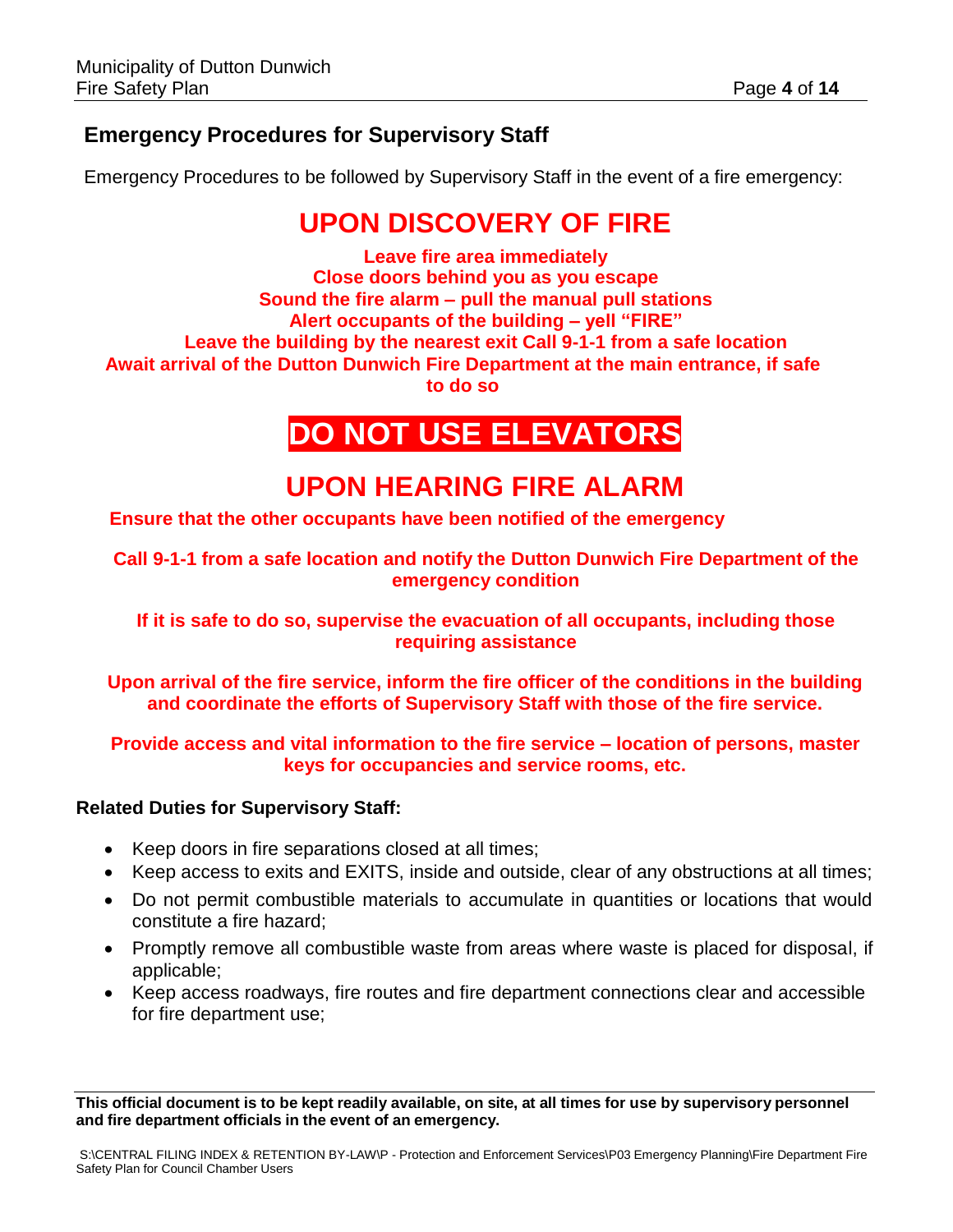- Maintain the fire protection equipment in good operating condition at all times;
- Participate in Fire Drills occupants' participation should be encouraged;
- Have a working knowledge of the building's fire and life safety systems;
- Ensure the building's fire and life safety systems are in operating condition;
- Arrange for a trained substitute in your absence;
- Comply with the Ontario Fire Code;
- In the event of any shutdown of fire and life safety systems, notify the Dutton Dunwich Fire Department by calling 705-789-2121 and initiate alternative measures.

### **Control of Fire Hazards – Commercial, Retail & Industrial Properties:**

A high standard of housekeeping and building maintenance is the most important factor in the prevention of fire. The following information on control of fire hazards may ensure the building continually meets the requirements of Section 2.4.1 of the Ontario Fire Code.

- Combustible materials in the building shall not be permitted to accumulate in quantities or locations which will constitute a fire hazard;
- Combustible materials shall not be permitted to accumulate in any part of a means of egress; i.e.; stairway, hallway, corridor or fire escape;
- Combustible refuse shall be removed from the building on a regular basis;
- No combustible materials, other than those for which the room or space is designed, shall be permitted in any service room or service space;
- Combustible materials shall not be used to absorb flammable or combustible liquid spills within the building;
- Greasy or oily rags, or materials subject to spontaneous heating, shall be deposited in a proper safety container or be removed from the premises;
- Flammable liquids shall not be used for cleaning purposes;
- Combustible materials shall not be stored on a roof or adjacent to any building so as to create a fire hazard to the building or its occupants;
- All flammable liquids are to be dispensed and stored in approved containers;
- Flammable or combustible liquid spills shall be removed immediately with an absorbent material that will not increase the hazard and shall be disposed of in a safe manner;
- Devices having open flames shall be securely supported in noncombustible holders and located or protected to prevent accidental contact of the flame with combustible materials.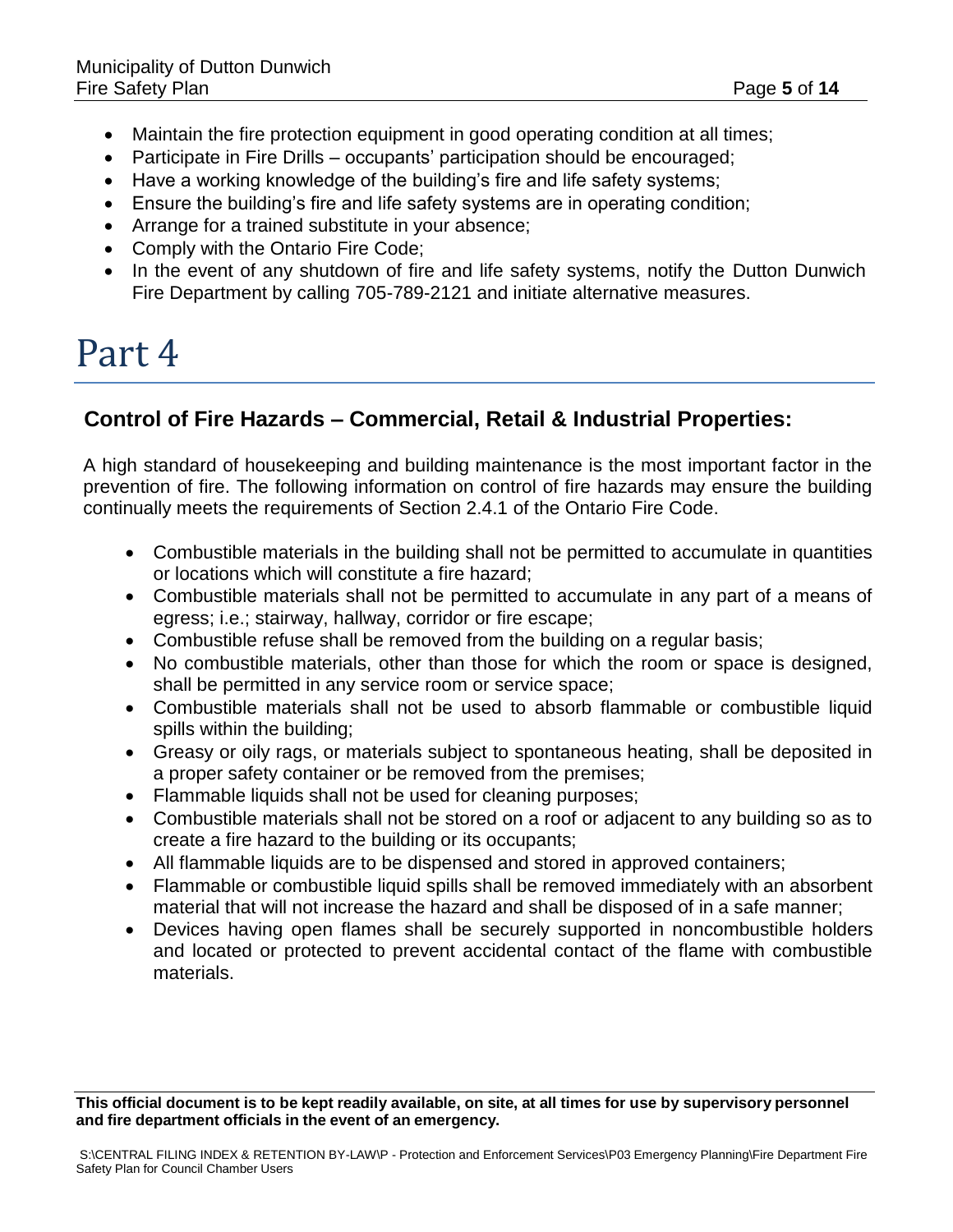### **Control of Electrical Equipment**

All electrical equipment must be labeled Canadian Standards Association (CSA) and/or Underwriters Laboratories of Canada (ULC) approved.

#### **Electrical Equipment Wiring shall be:**

- Continuous runs or spliced at junction boxes;
- Kept from under rugs:
- Free of cuts, significant abrasions or damage;
- Connected directly to a junction box or outlet NO EXTENSION CORDS;
- Grounded appropriately;
- Extension cords must be for temporary use only or be an approved power bar. Temporary use is considered 90 days or less.

#### **Permanent Electrical Wiring requirements:**

- Junction boxes and panels must have protective cover plates;
- Electrical panels must have appropriately sized fuses or breakers;
- All wiring must have proper splices and joints; Damaged or exposed wiring shall be repaired immediately.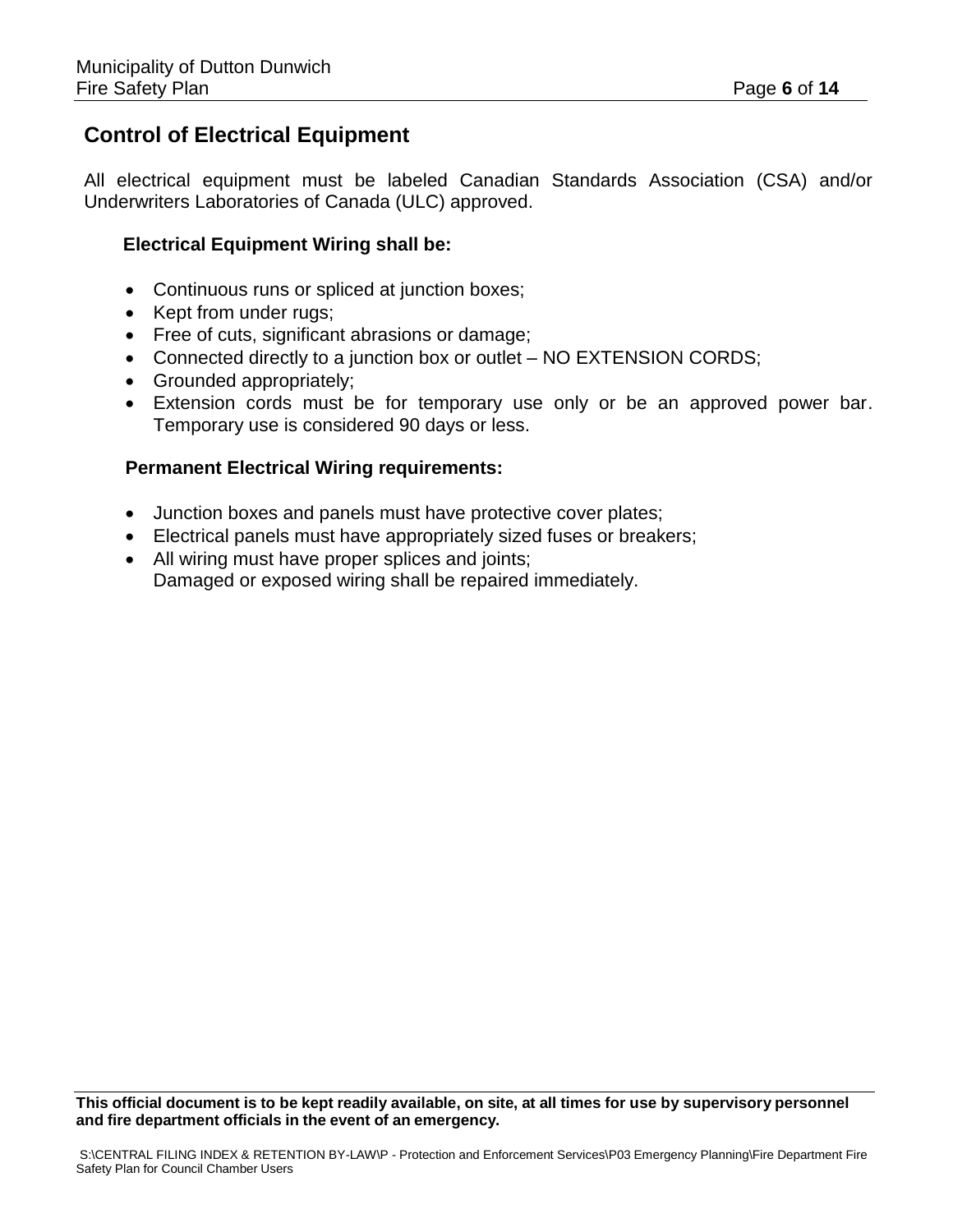### **Fire Extinguishment – Control or Confinement**

Fire extinguishment is primarily the responsibility of the local fire service. The production of toxic fumes in buildings makes fire-fighting potentially dangerous, especially if a large amount of smoke is being produced.

Only after ensuring that evacuation of the building has begun and the Dutton Dunwich Fire Department has been notified of the fire emergency (call 9-1-1) should a trained and experienced person familiar with fire extinguisher operation attempt to extinguish a small fire.

USING A FIRE EXTINGUISHER TO EXTINGUISH A FIRE IS A *VOLUNTARY ACT.*

In the event a small fire cannot be extinguished with the use of a portable fire extinguisher, or smoke presents a hazard to the operator, leave the fire area immediately and confine the fire by closing the door to the area.

To determine what type of fire extinguisher you have look at the label on the extinguisher. It should indicate Class A, BC, ABC, D or K. Ensure you are using the correct extinguisher for the type of fire you are trying to extinguish.

|                                                        | <b>Class A</b><br><b>Ordinary</b><br><b>Combustibles</b> | <b>Class B</b><br><b>Flammable</b><br><b>Liquids</b>                                               | <b>Class C</b><br><b>Electrical</b><br><b>Equipment</b>                            | <b>Class D</b><br><b>Combustible</b><br><b>Metals</b>   | <b>Class K</b><br>Cooking<br><b>Oils</b>      |
|--------------------------------------------------------|----------------------------------------------------------|----------------------------------------------------------------------------------------------------|------------------------------------------------------------------------------------|---------------------------------------------------------|-----------------------------------------------|
| <b>Fire</b><br><b>Classification</b><br>Pictogram      |                                                          |                                                                                                    |                                                                                    |                                                         |                                               |
| <b>Fire</b><br><b>Classification</b><br><b>Symbol</b>  |                                                          |                                                                                                    |                                                                                    |                                                         | Κ<br>Cooking<br>Oils                          |
| <b>Combustible</b><br><b>Materials</b>                 | <b>Cloth Plastics</b><br>Paper Wood<br><b>Rubber</b>     | Gasoline<br>Flammable<br>Liquids<br><b>Oil-based Paints</b><br>Flammable<br>Gases Alcohols<br>Tars | <b>Fuse Boxes</b><br>Computers<br>Appliances<br>Machinery<br><b>Transformers</b>   | Magnesium<br>Potassium<br>Titanium<br><b>Metal Dust</b> | Cooking<br><b>Oils Fats</b><br>Animal<br>Fats |
| <b>Fire</b><br><b>Extinguisher</b><br><b>Selection</b> | Class A or<br>Multipurpose<br><b>ABC Dry</b><br>Chemical | Multipurpose<br>ABC or BC<br>Dry Chemical<br>or Carbon<br>Dioxide CO <sub>2</sub>                  | Multipurpose<br>ABC or BC.<br>Dry Chemical<br>or Carbon<br>Dioxide CO <sub>2</sub> | Class D                                                 | Class K                                       |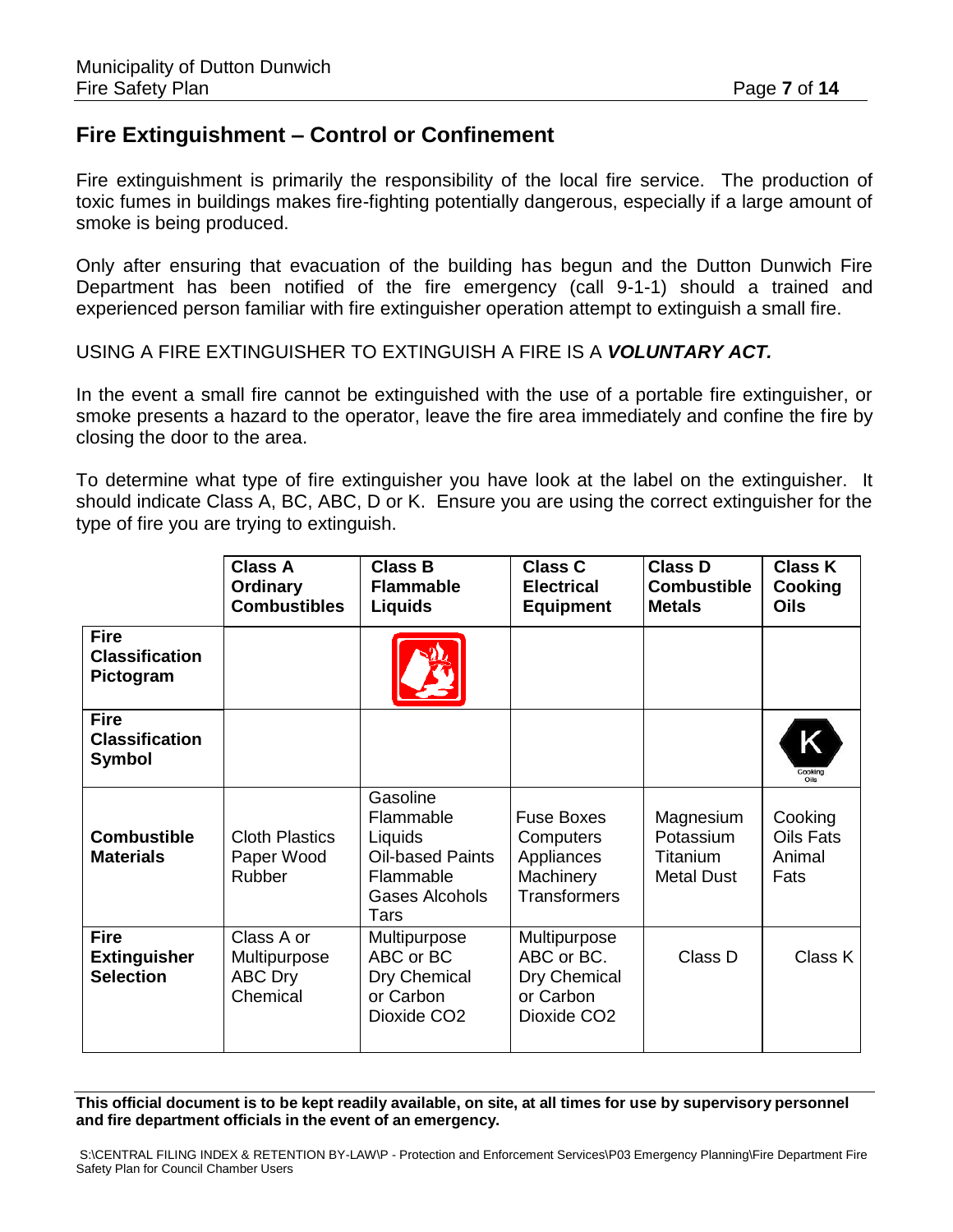### **Operation of Portable Fire Extinguishers**

Ensure that the pin is intact and the seal has not been broken. Set the fire extinguisher down on the ground; break the plastic seal by twisting and pulling the pin.

```
Remember the P – A – S – S method:
```


**P**ull the pin.

**A**im low and direct the hose nozzle or cone at the base of the fire.

**S**queeze the lever above the handle to discharge the extinguishing agent.

**S**weep the nozzle or hose from side to side at the base of the fire.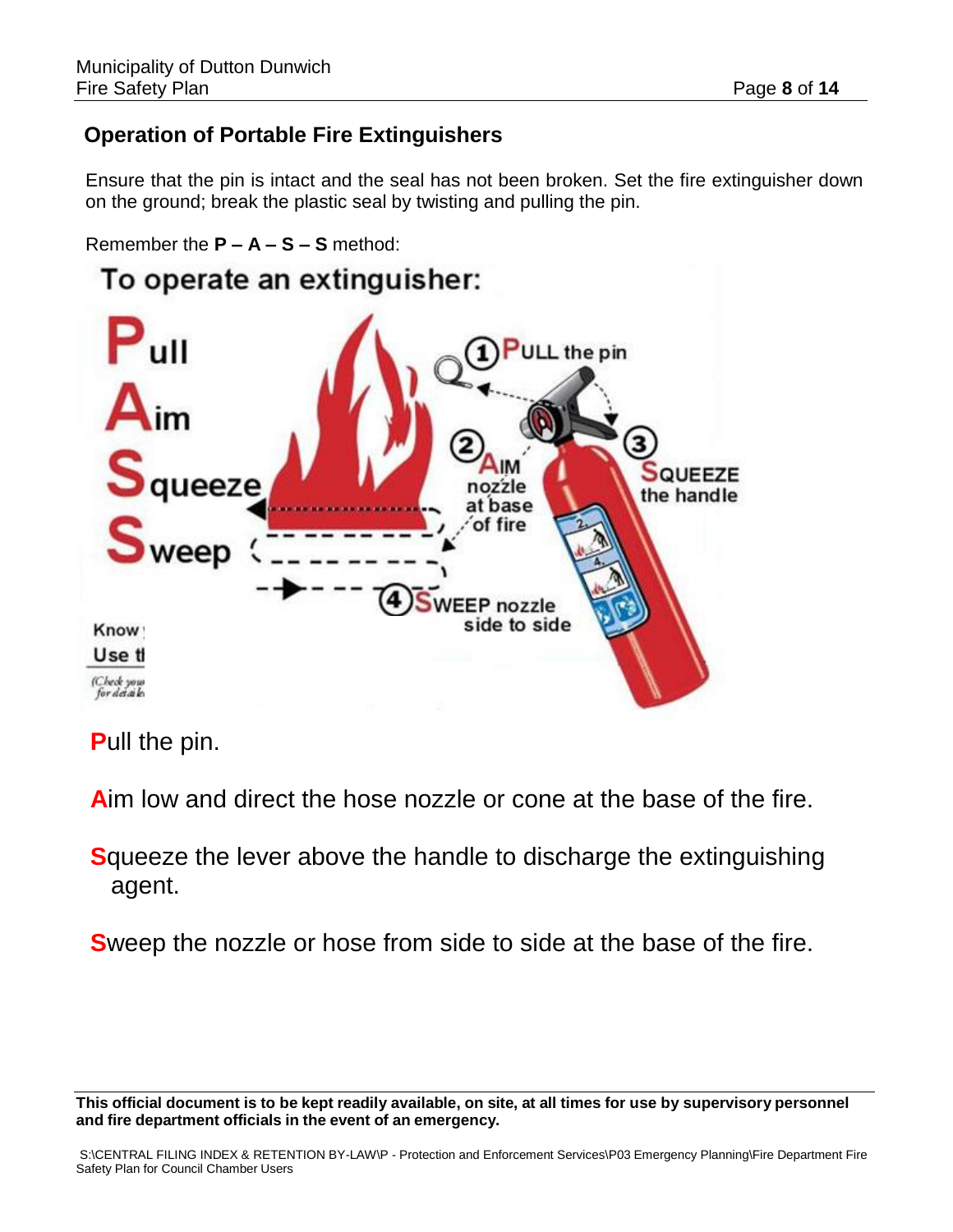#### **Important Safety Information – Fire Extinguishers:**

- Ensure you can get out fast if you can't control the fire. Don't get trapped. Make sure the fire is not between you and your escape. **Always keep an exit at your back!**
- Never re-hang a fire extinguisher after it has been used; discharged. Have fire extinguishers recharged by a person qualified to service portable fire extinguishers and install a replacement fire extinguisher while awaiting service.
- Keep fire extinguishers visible by maintaining a one meter clearance around them.
- **USING A FIRE EXTINGUISHER IS A VOLUNTARY ACT.** Do not use a fire extinguisher if you are unsure of how to use it, do not feel confident using it, or if it endangers yourself or others.
- **ALWAYS –** before attempting to fight a fire ensure that people have been evacuated from the fire area and that someone has called **9–1–1** to alert the Dutton Dunwich Fire Department.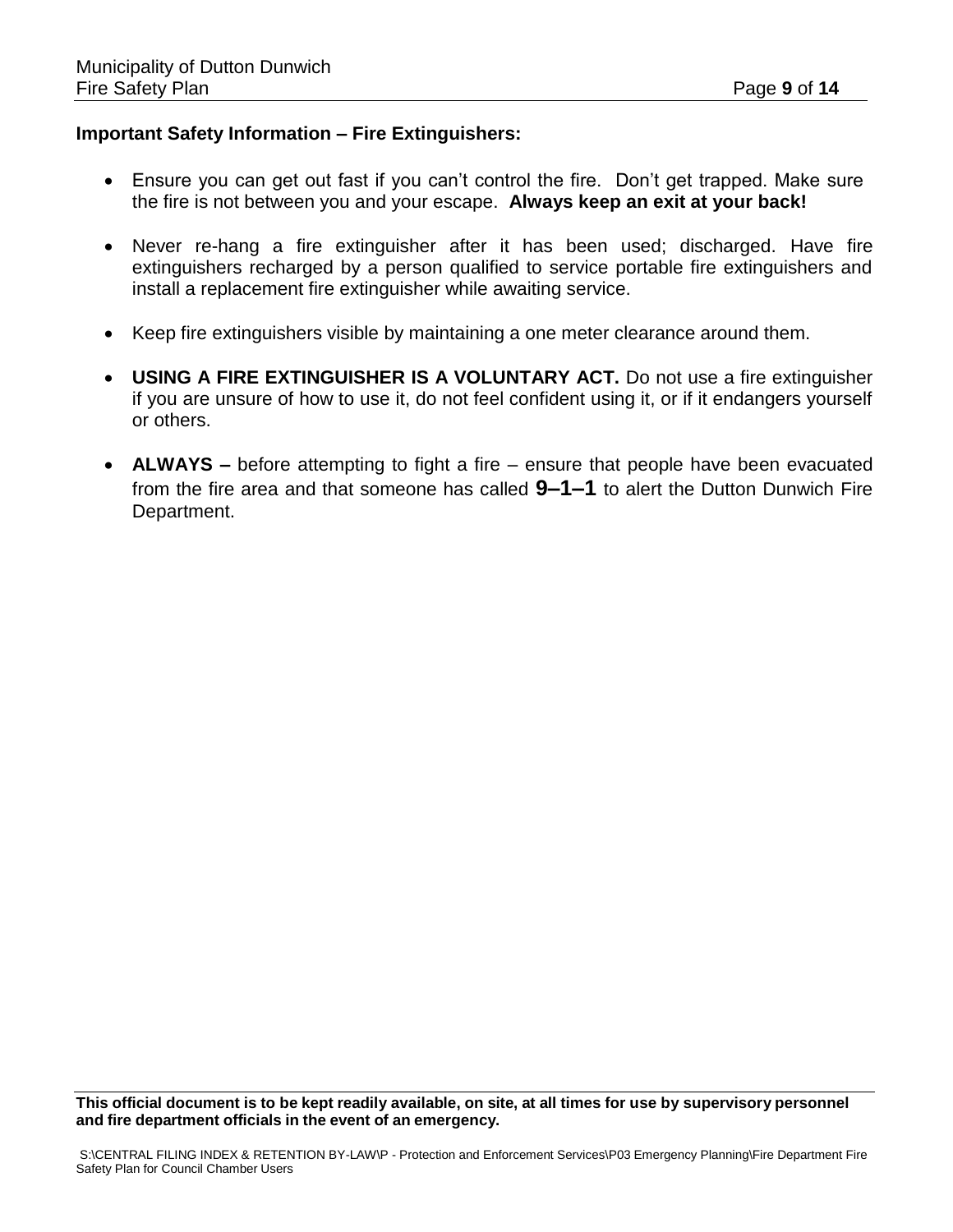#### **Building Schematic Diagrams – Legend**

|                 | Entrance/Exit                                                                                          |
|-----------------|--------------------------------------------------------------------------------------------------------|
|                 | Hydrant                                                                                                |
|                 | <b>Siamese Fire Department Connection</b>                                                              |
|                 | Free Standing Siamese Fire Department Connection                                                       |
|                 | Valves (General)<br>Identify the type of valve (i.e., shut off valve for natural gas, sprinklers etc.) |
| <b>FCP</b>      | <b>Fire Alarm Control Panel</b>                                                                        |
| <b>FAA</b>      | <b>Fire Alarm Annunciator</b>                                                                          |
|                 | <b>Emergency Lighting - Battery Powered</b>                                                            |
|                 | Illuminated Exit Sign - Single Face                                                                    |
| $\otimes$       | Combined Battery Powered Emergency Light and Illuminated Exit Sign                                     |
|                 | <b>Pull Station</b>                                                                                    |
| S               | Smoke Alarm                                                                                            |
| <u>HĎ</u>       | <b>Heat Detector</b>                                                                                   |
| SĎ              | <b>Smoke Detector</b>                                                                                  |
| $\overline{BC}$ | Fire Extinguisher - BC Type                                                                            |
| B(              | Fire Extinguisher - ABC Type                                                                           |
|                 | Fire Extinguisher - Water                                                                              |
|                 | <b>Hose Cabinet</b>                                                                                    |
|                 | Sprinkler Riser – indicate whether Wet or Dry System                                                   |
|                 | Pull Pin for Kitchen Fire Suppression System.                                                          |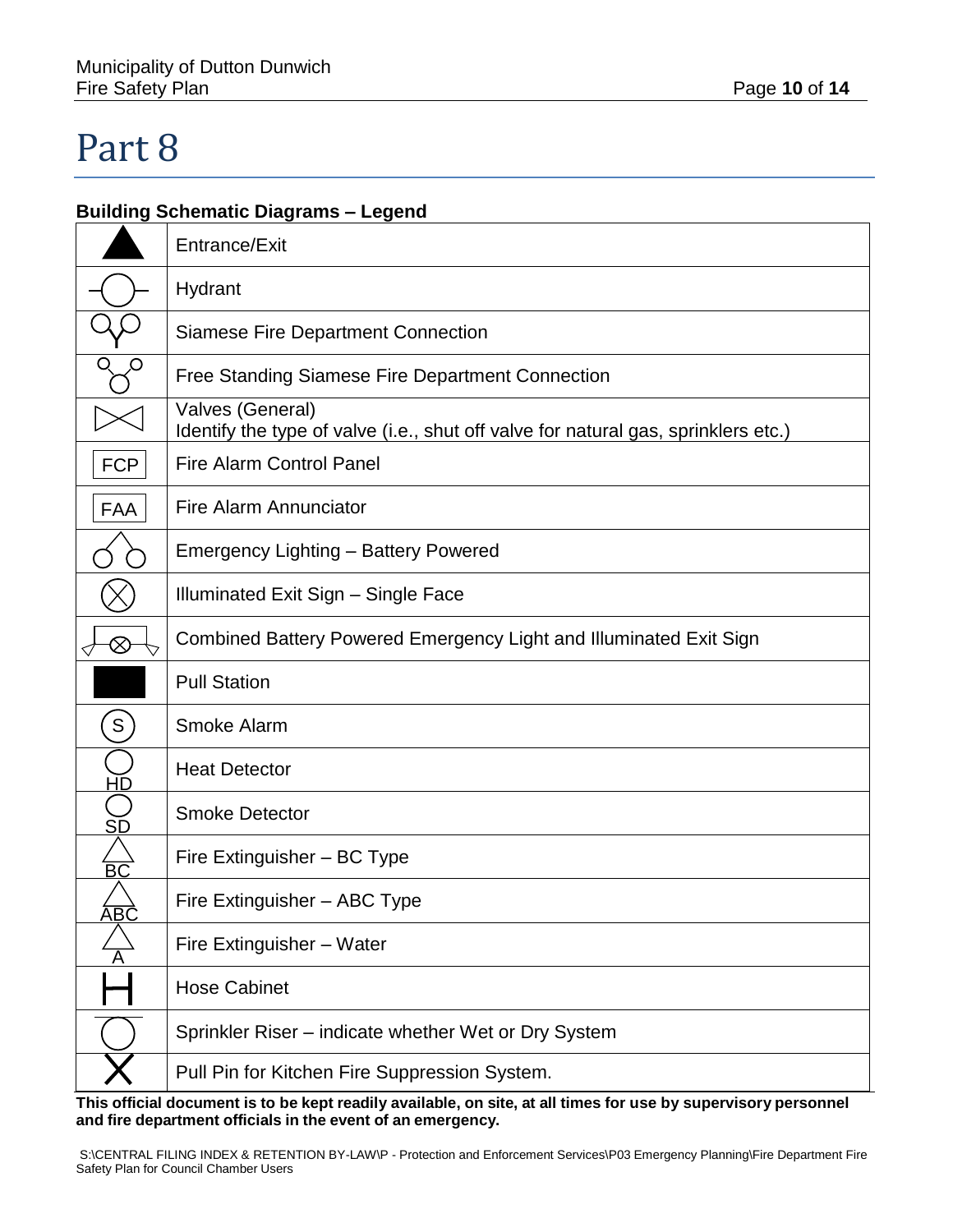### **Building Schematic Diagrams – Site Plan Drawing**

Site plan drawings of your building indicate the building's footprint and incorporate fire department truck access routes, fire department connections, fire hydrants (municipal & private), fire alarm control panel, fire alarm annunciator panel (if applicable), natural gas shut-off, entrances and exits for the building including main entrance, parking areas and evacuation assembly point (if applicable).

**NOTE: Always include a north indicator symbol on your diagram.** Owner or owner's agent to sign and date each page of the schematic verifying the accuracy of the information. Schematic shall be a neat and accurate line drawing of the premises.



This official document is to be kept readily available, on site, at all times for use by supervisory personnel **and fire department officials in the event of an emergency.**

S:\CENTRAL FILING INDEX & RETENTION BY-LAW\P - Protection and Enforcement Services\P03 Emergency Planning\Fire Department Fire Safety Plan for Council Chamber Users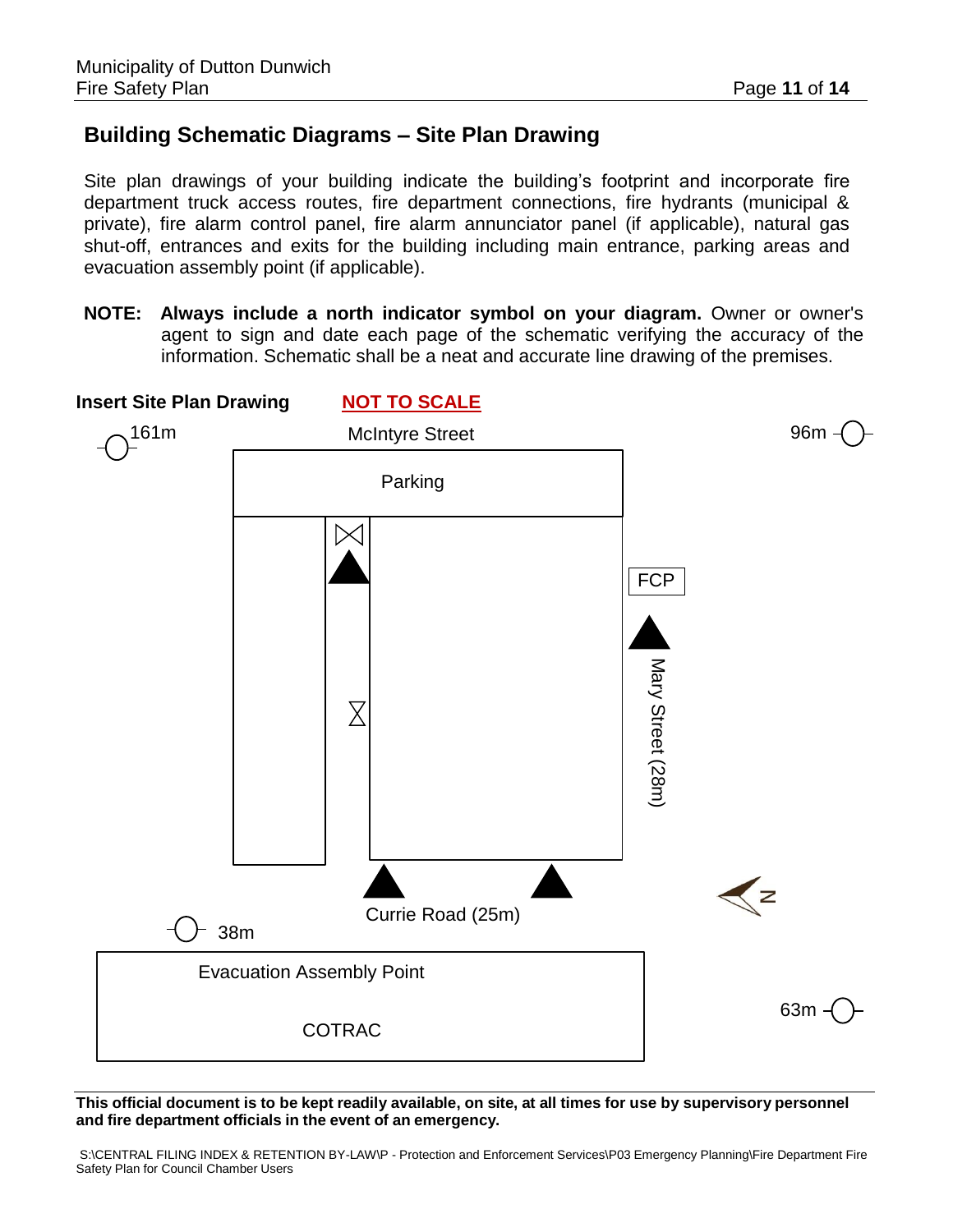### **Building Schematic Diagrams – Floor Plan Drawing**

Floor plan drawings of your building to indicate egress locations, fire protection equipment, i.e.; fire extinguishers, manual pull stations, emergency lighting, fire alarm control and annunciator panels, heat and smoke detectors, smoke alarms, exit signs, hose cabinets, sprinkler risers and shut-offs, fixed extinguishing systems, gas, domestic water and electrical shut-offs, mechanical and service rooms, etc.

**NOTE: For multiple identical floors – a sample representative floor drawing will suffice. NOTE: Always include a north indicator symbol on your diagram.** Owner or owner's agent to sign and date each page of the schematic verifying the accuracy of the information. Schematic shall be a neat and accurate line drawing of the premises.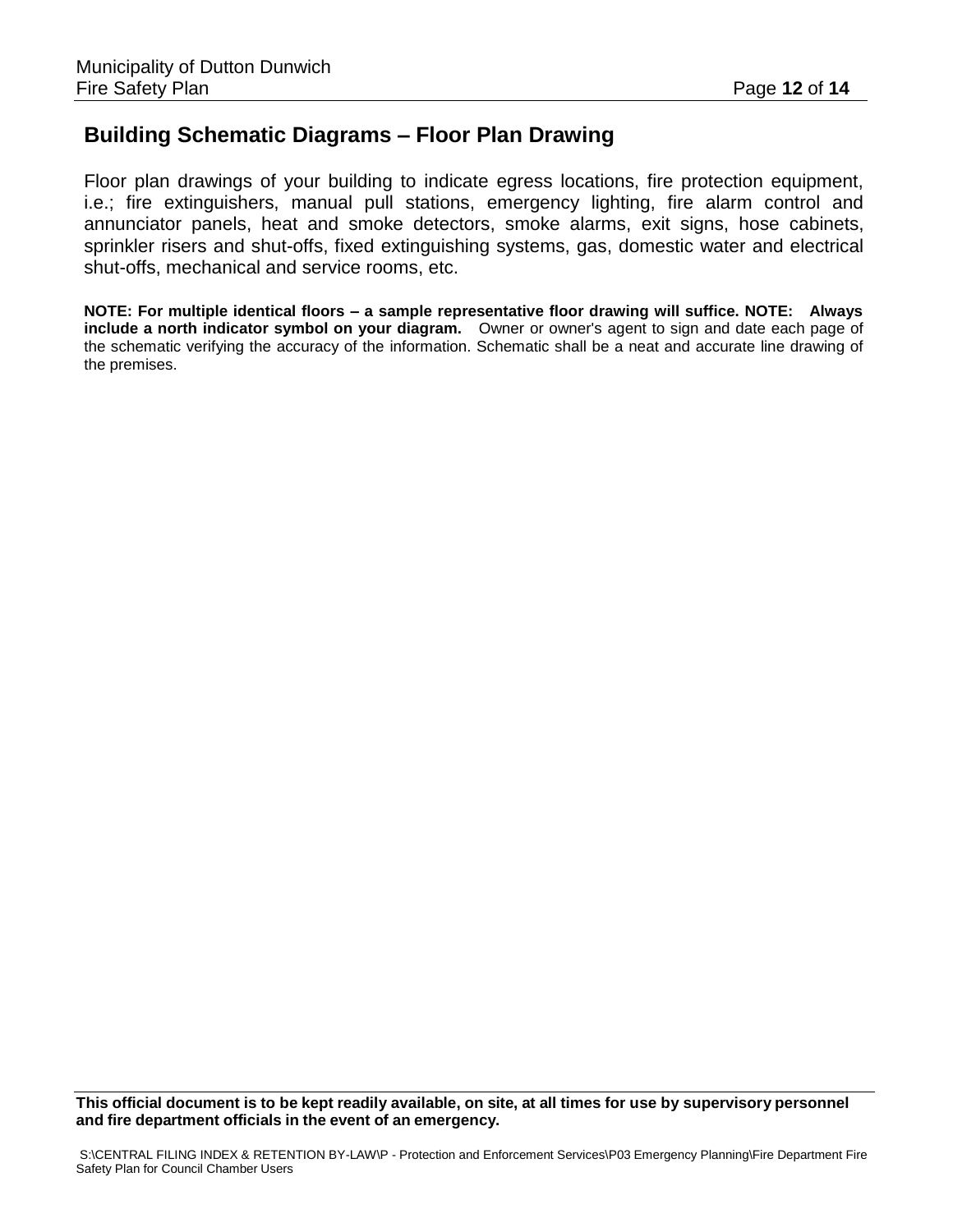#### **Insert Floor Plan Drawing(s)**



This official document is to be kept readily available, on site, at all times for use by supervisory personnel **and fire department officials in the event of an emergency.**

S:\CENTRAL FILING INDEX & RETENTION BY-LAW\P - Protection and Enforcement Services\P03 Emergency Planning\Fire Department Fire Safety Plan for Council Chamber Users